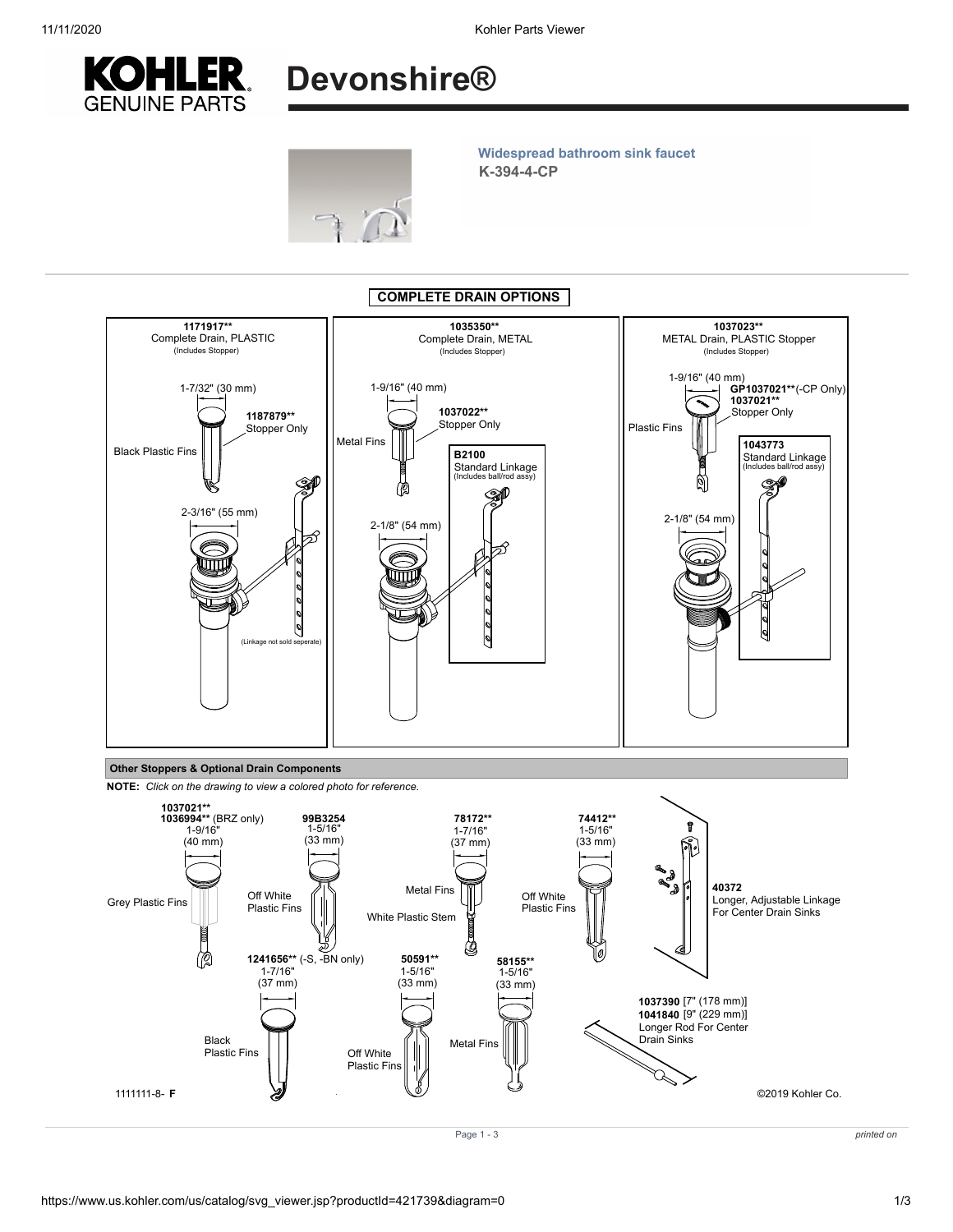

## Devonshire®